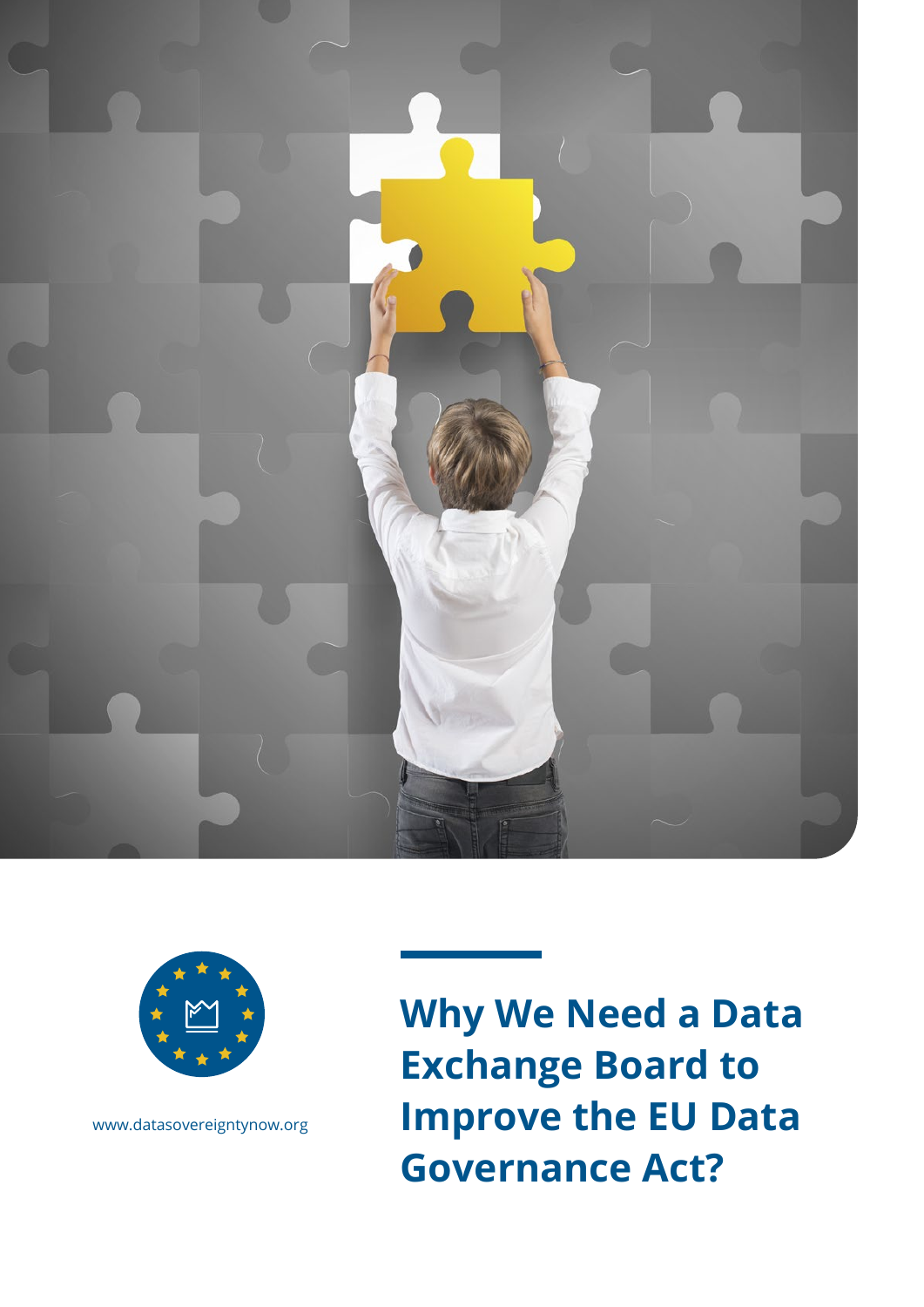**In this blog, [a NewGovernance](https://www.anewgovernance.org/), [iSHARE,](http://www.ishareworks.org) [INNOPAY,](http://www.INNOPAY.com/en) [International Data](https://www.internationaldataspaces.org/)  [Spaces Association](https://www.internationaldataspaces.org/), [Meeco,](https://www.meeco.me/) [MyData Global](https://mydata.org/), [SITRA](https://www.sitra.fi/en/) and [The Chain Never](https://thechainneverstops.com/)  [Stops](https://thechainneverstops.com/) - eight organisations of the Data Sovereignty Now movement – explain why the recently published proposal for the EU [Data Governance](https://ec.europa.eu/digital-single-market/en/news/proposal-regulation-european-data-governance-data-governance-act) [Act](https://ec.europa.eu/digital-single-market/en/news/proposal-regulation-european-data-governance-data-governance-act) is a very good step forward. They also outline their suggestions for further elaboration in order to accelerate the development of a governance framework that will provide true control over personal, business and public data.** 

Supported by the European Data Strategy, the EU is striving to create a digital single market for the data economy and data sharing that benefits society as a whole. This will be based on European 'data spaces' that allow data to flow freely within the EU and across sectors whilst staying true to EU values such as privacy, transparency, self-determination, security and competition. As part of implementing the data strategy, the European Commission published its proposal for a regulation on European data governance, known as the Data Governance Act.

The data sovereignty principle states that people and organisations have the capability of being entirely selfdetermining with regard for their data.

A soft infrastructure is a set of standardised functional, legal, technical and operational agreements that make data sharing work in practice.

Together, data sovereignty (as the guiding principle) and soft infrastructure (as the practical enabler) are crucial to achieve the goals of the European Data Strategy.

As member organisations of the Data Sovereignty Now (DSN) movement, we applaud this proposed legislation because it contains several essential elements for enabling data sovereignty, including:

- People, businesses and public-sector bodies should have control over data about them.
- Data and data spaces need to become interoperable across sectors.
- Recognition of current and future data intermediaries (called 'data sharing services' in the regulation) such as data operators, gateways and platforms within data ecosystems.
- Balanced pan-European governance, under the leadership of the so-called Data Innovation Board.

The data sharing services or data intermediaries have to comply with still-to-be-defined binding requirements. Once created, the

requirements for data sharing services will offer a basic level of compliance, legal conditions and last but not least a unified and inclusive data experience across data spaces, for all people, businesses and governmental users of data services. The data intermediaries thus ensure that the rights of data subjects (in case of personal data) and other rightsholders are respected and that people, businesses and governments in the various data spaces are empowered to re-use data about themselves.

### **Hidden Gem: Data Innovation Board**

Chapter VI of the proposed Data Governance Act mentions the establishment of a Data Innovation Board that will assist and advise the Commission on the strategic matters in data governance, such as enhancing interoperability and developing the actual requirements applicable to data sharing providers. We regard this Data Innovation Board as a 'hidden gem' in the proposed regulation since it could act as a launching pad for many critical developments of soft infrastructure in the future.



Furthermore, in our view, the Data Innovation Board – with its strategic focus – should be complemented by another governance body focusing on the more tactical and operational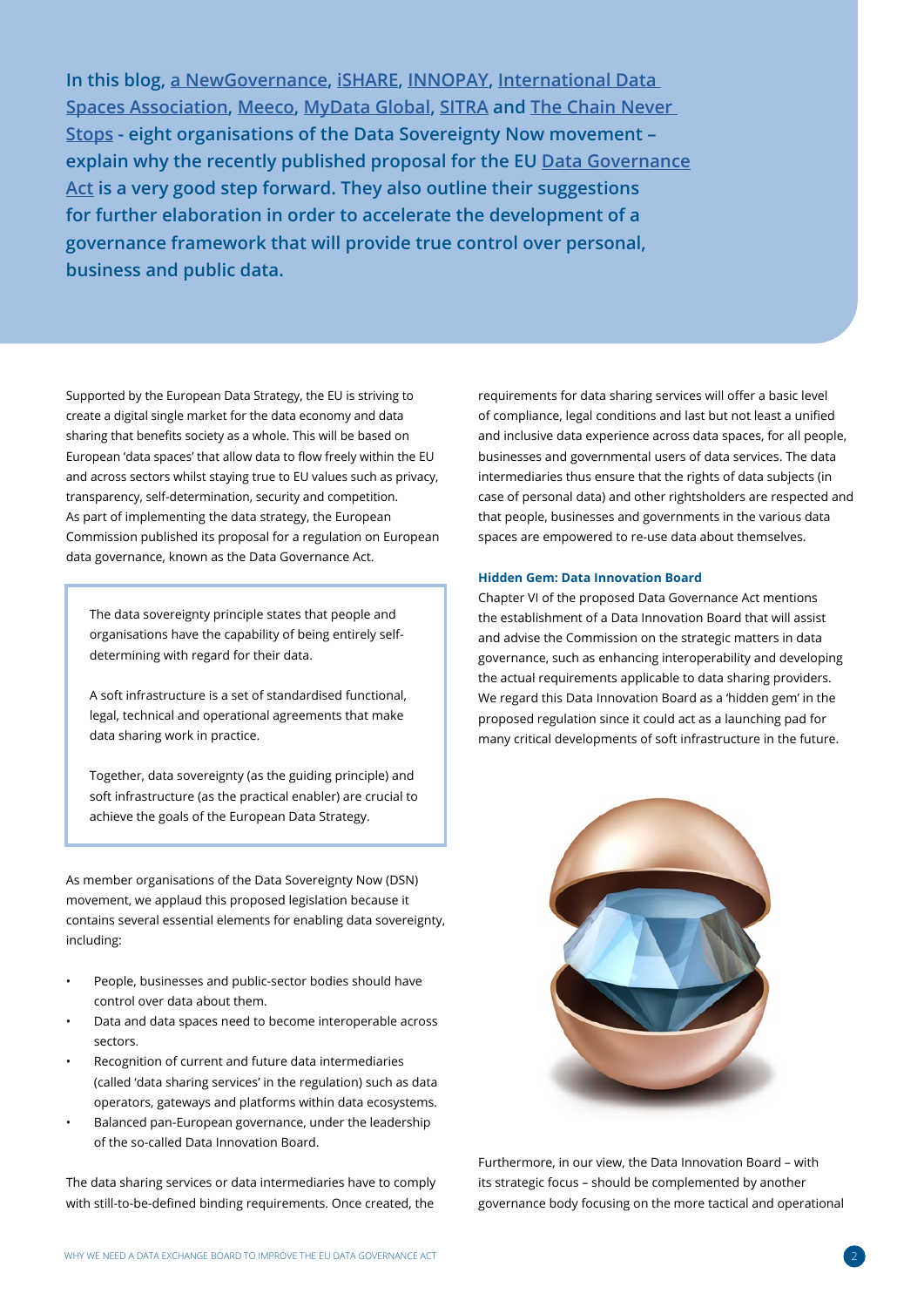aspects of enabling data sharing and interoperability in practice. This combination of strategic guidance and operational efficiency would ensure accomplishment of the real aims: to create trust in data sharing, and to co-create, organise and stimulate adoption of decentralised access to and exchange of data while maintaining transparency, security and interoperability.

This operational governance body could be called the Data Exchange Board. It should be tasked with agreeing upon the initial requirements for the data sharing services and updating the requirements going forward, driven by the needs of people, markets and public-sector use cases. We recommend building upon the existing science, research and practical experience from interoperable data sharing (e.g. [IHAN,](https://www.sitra.fi/en/publications/rulebook-for-a-fair-data-economy/) [IDSA](https://www.internationaldataspaces.org/the-principles/#_architekturmodell), Data Sharing [Coalition](http://www.datasharingcoalition.eu/), [iSHARE](http://www.ishareworks.org) and [MyData Operators](https://mydata.org/mydata-operators/), to name but a few) and merging best practices to organise this on a pan-European scale.

The Data Exchange Board would create the living link between the aims of the regulation and the means and best practices that are emerging in the real-life use cases. We believe that this connection will be essential to drive large-scale adoption of the data sharing services in the coming decade.



*Figure 1 – The relationship between the strategic Data Innovation Board and the proposed operational Data Exchange Board, with the European Commission on one side and the practitioners on the other.*

### **Conclusion**

We believe that the European data governance framework must be designed to establish and provide continuity to the soft infrastructure for data sharing. The still-to-be-established Data Innovation Board will be elemental in achieving this aim. We recommend that this should be further complemented by a Data Exchange Board that will focus more on the tactical and operational level, both in the sunrise of the soft infrastructure and in the future operational growth and innovation phase of the decades ahead.

## **Our vision on the key steps to achieve data sovereignty through soft infrastructures:**

**1. Soft infrastructure for data sharing:**

Develop functional, legal, technical and operational agreements that support the most pressing use cases of people, businesses and governments in the various data spaces.

### **2. Based on existing best practices:**

Much of the groundwork on soft infrastructure for data sharing has already been done in the past decade by researchers and business practitioners around the world. The initial version of the requirements for data sharing services should include these best practices.

#### **3. Living form of standardisation:**

The soft infrastructures are a living form of standardisation and should be allowed to evolve over time; the common way of dealing with data must continuously respond to market needs and applications.

#### **4. Operational governance:**

To include the best practices from the practitioners and enable the continuous evolution of the standardisation, a sound governance model should be set up which represents public-sector, private-sector and people's interests.

### **5. Initial implementation:**

The organisations that have created the agreements should roll out and implement the first version of the soft infrastructure. This will provide referenceable integrations and, importantly, validate market adoption.

#### **6. Roll-out and adoption:**

The soft infrastructure should then be extended across all sectors over the coming decade.

We are keen to start the dialogue with policymakers and politicians to achieve this together. Feel free to [contact us](mailto:contact%40datasovereigntynow.org?subject=) for more details or to reflect on or discuss how a governance framework can help to achieve data sovereignty and advance the European digital economy.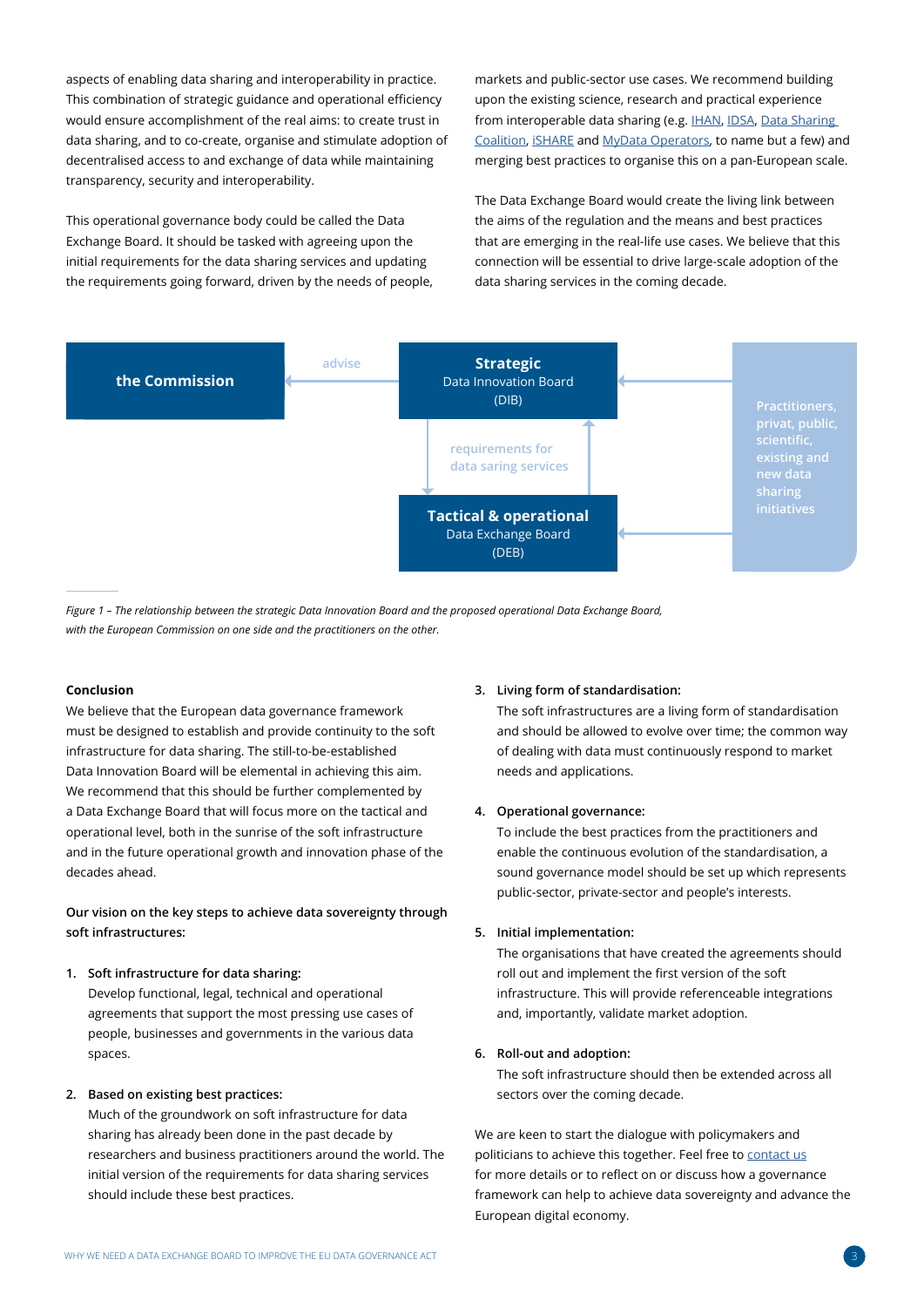# **About the authors of this paper**



#### **aNewGovernance**

Brussels-based aNewGovernance brings together public bodies, associations, academics, start-ups and corporates – in total 250 organisations from 53 countries. The association's aim is to help build Sectoral Data Spaces in their governance and personal data dimensions, as well as the personal cross-sectoral Data Space: to build a governance framework that ensures fair use of data and strict respect of legislations, regulations and guidelines, in order to ensure fair and balanced relationships between individuals and organisations as well as between organisations, based on effective and documented trust.

One ultimate goal for the ecosystem of data sharing should be to create a governance body as a public-private partnership (PPP) for personal and nonpersonal data sharing: a global standard and governance elaborated by multiple parties from across the world, creating new societal and economic value and generating growth globally, not just for a few dominant players.

## □ INNOPAY

### **INNOPAY**

INNOPAY is an international consultancy firm specialised in digital transactions. We help companies anywhere in the world to harness the full potential of the digital transactions era.

We do this by delivering strategy, product development and implementation support in the domain of Digital Identity, Data Sharing, Open Banking, Payments and Digital CSR. Our services capture the entire strategic and operational spectrum of our client's business, the technology they deploy, and the way they respond to local and international regulations.

We have grown from strength to strength since our foundation in 2002 and operate from our offices in Amsterdam, Frankfurt and Berlin. Our head office is located in The Netherlands, where we have the #1 market position. We are a founding member of Holland FinTech, a financial technology hub with links to the rest of Europe, the US, the Middle East and Asia. Our team consists of over 50 experienced domain experts who regularly advise a wide range of global organisations.

#### **INTERNATIONAL DATA SPACES ASSOCIATIO**

**Contract Contract** 

#### **International Data Spaces Association**

The International Data Spaces Association (IDSA) is a non-profit coalition of more than 120 member companies and research institutions that share the vision of data sovereignty, in which all companies can control and realize the full value of their data in secure, trusted, equal partnerships. The cornerstone for realizing this vision is our IDS architecture that allows data providers to define conditions and set restrictions for the use of their data.

Our goal is a global standard for international data spaces (IDS) and interfaces, as well as fostering related technologies and business models that will drive the data economy of the future. Founded jointly by representatives of the business, policy and research sectors, IDSA is supported by member organizations based in 20 countries across the EU and around the world.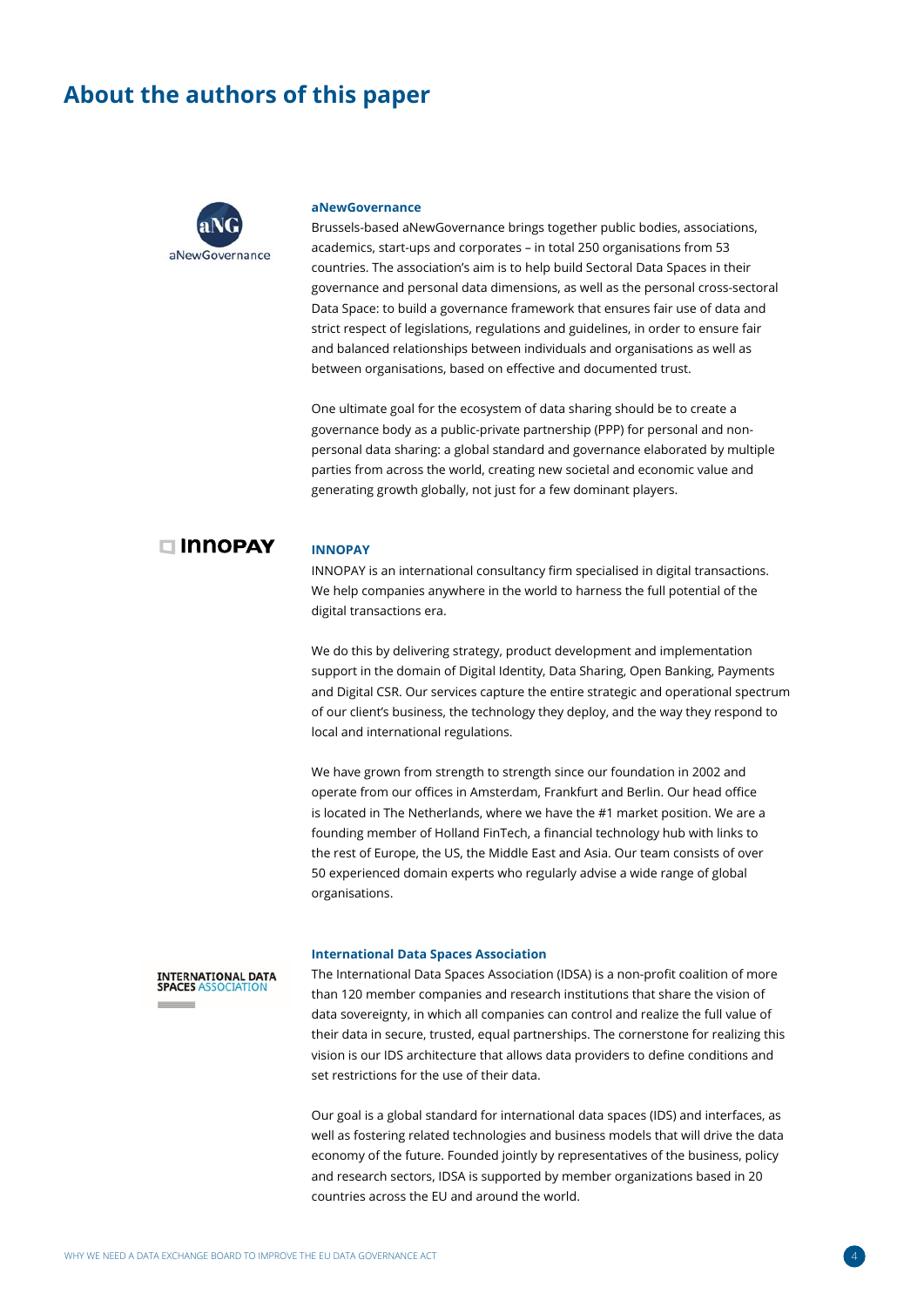# **About the authors of this paper**



#### **iSHARE**

iSHARE is a uniform set of agreements or scheme that enables organisations to give each other access to their data. Since they all work with the same identification, authentication and authorisation methods, they do not need to keep making new agreements on these topics every time they want to share data.

Together, the partners who participate in the iSHARE Scheme create a 'network of trust' within which they can share data effortlessly. iSHARE is an initiative of the Dutch government's Logistics Top Sector.



#### **Meeco**

Meeco is a developer and provider of powerful data-enabling technology which combines data vaults, identity and access management, payments, data ontology and distributed ledger to enable the customer-controlled storage, processing and sharing of personal data within & between organisations.

Meeco operates in Australia, Belgium and the UK, and is the recipient of eight international awards for personal data innovation, privacy management, RegTech, FinTech, identity and payments. We are active members of Data Sovereignty Now, MyData.org, Distributed Identity Foundation, Kantara initiative, FinTech Australia and RegTech Association, all reflecting our commitment to co-developing the soft infrastructure that will enable a more trusted and equitable data economy.



#### **MyData Global**

MyData Global is an award-winning international non-profit, headquartered in Helsinki, Finland. The purpose of MyData Global is to empower individuals by improving their right to self-determination regarding their personal data. The MyData Declaration outlines the paradigm shifts and the principles that are needed to make this a reality.

# SITRA

## **Sitra**

Sitra is a future fund and an agent for societal change, with deep roots in the Finnish innovation field. Sitra collaborates with partners from different sectors to research, trial and implement bold new ideas that shape the future. The independent fund has been commissioned with the task of probing the future and promoting qualitative and quantitative economic growth.

This paper has been compiled as a part of Sitra's IHAN® project, which lays the foundation for a fair data economy in which successful digital services are based on trust and create value for everyone.



#### **The Chain Never Stops**

The Chain Never Stops is a Cloud service for Value Networks. It facilitates the valorisation of the digital component and ensures that data access is managed by the originating data owners. Throughout a product value network, organisations can work together to deliver the right product at the right place at the right time including waste management.